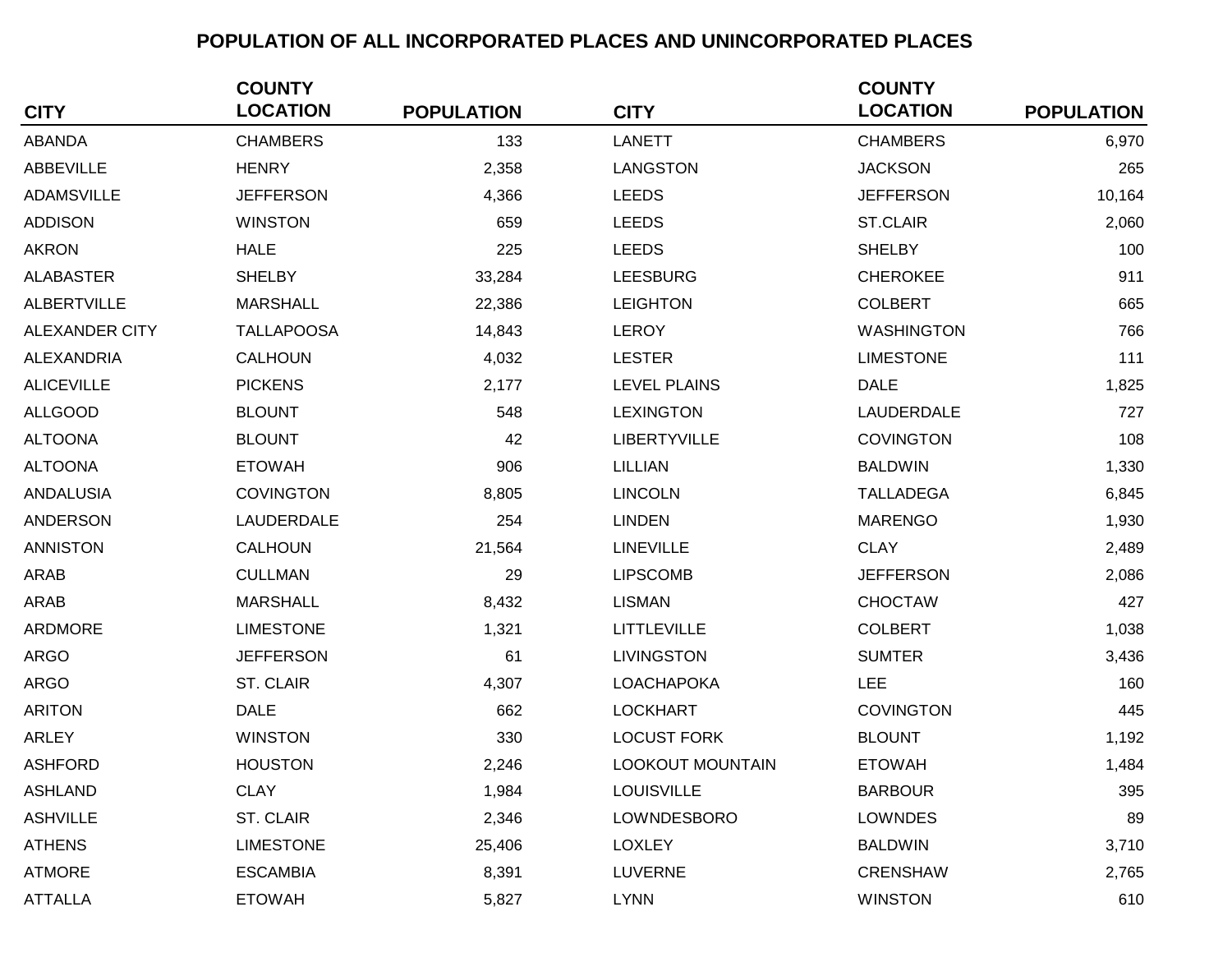| AUBURN                | <b>LEE</b>       | 76,143  | <b>MCCALLA</b>          | <b>JEFFERSON</b>  | 12,965 |
|-----------------------|------------------|---------|-------------------------|-------------------|--------|
| <b>AUTAUGAVILLE</b>   | <b>AUTAUGA</b>   | 795     | MCDONALD CHAPEL         | <b>JEFFERSON</b>  | 739    |
| AVON                  | <b>HOUSTON</b>   | 465     | <b>MACEDONIA</b>        | <b>PICKENS</b>    | 241    |
| AXIS                  | <b>MOBILE</b>    | 561     | <b>MCINTOSH</b>         | WASHINGTON        | 206    |
| BABBIE                | <b>COVINGTON</b> | 625     | <b>MCKENZIE</b>         | <b>BUTLER</b>     | 492    |
| <b>BAILEYTON</b>      | <b>CULLMAN</b>   | 649     | <b>MCKENZIE</b>         | <b>CONECUH</b>    | 15     |
| BAKERHILL             | <b>BARBOUR</b>   | 211     | <b>MCMULLEN</b>         | <b>PICKENS</b>    | 32     |
| <b>BALLPLAY</b>       | <b>ETOWAH</b>    | 1,437   | <b>MADISON</b>          | <b>LIMESTONE</b>  | 11,227 |
| BANKS                 | <b>PIKE</b>      | 156     | <b>MADISON</b>          | <b>MADISON</b>    | 45,706 |
| <b>BAY MINETTE</b>    | <b>BALDWIN</b>   | 8,107   | <b>MADRID</b>           | <b>HOUSTON</b>    | 265    |
| <b>BAYOU LA BATRE</b> | <b>MOBILE</b>    | 2,204   | <b>MAGNOLIA SPRINGS</b> | <b>BALDWIN</b>    | 811    |
| <b>BEAR CREEK</b>     | <b>MARION</b>    | 1,047   | <b>MALCOLM</b>          | <b>WASHINGTON</b> | 136    |
| <b>BEATRICE</b>       | <b>MONROE</b>    | 204     | <b>MALVERN</b>          | <b>GENEVA</b>     | 1,536  |
| <b>BEAVERTON</b>      | LAMAR            | 187     | <b>MAPLESVILLE</b>      | <b>CHILTON</b>    | 637    |
| BELGREEN              | <b>FRANKLIN</b>  | 170     | <b>MARBURY</b>          | <b>AUTAUGA</b>    | 1,427  |
| <b>BELK</b>           | <b>FAYETTE</b>   | 186     | <b>MARGARET</b>         | ST. CLAIR         | 5,106  |
| <b>BELLAMY</b>        | <b>SUMTER</b>    | 363     | <b>MARION</b>           | <b>PERRY</b>      | 3,176  |
| <b>BELLE FONTAINE</b> | <b>MOBILE</b>    | 613     | <b>MAYTOWN</b>          | <b>JEFFERSON</b>  | 316    |
| BENTON                | <b>LOWNDES</b>   | 41      | <b>MEADOWBROOK</b>      | <b>SHELBY</b>     | 9,688  |
| BERLIN                | <b>CULLMAN</b>   | 476     | <b>MEGARGEL</b>         | <b>MONROE</b>     | 60     |
| BERRY                 | <b>FAYETTE</b>   | 1,216   | <b>MEMPHIS</b>          | <b>PICKENS</b>    | 29     |
| <b>BESSEMER</b>       | <b>JEFFERSON</b> | 26,019  | <b>MENTONE</b>          | <b>DEKALB</b>     | 319    |
| BILLINGSLEY           | <b>AUTAUGA</b>   | 125     | <b>MERIDIANVILLE</b>    | <b>MADISON</b>    | 8,209  |
| <b>BIRMINGHAM</b>     | <b>JEFFERSON</b> | 198,829 | <b>MIDFIELD</b>         | <b>JEFFERSON</b>  | 5,211  |
| BIRMINGHAM            | <b>SHELBY</b>    | 1,904   | <b>MIDLAND CITY</b>     | <b>DALE</b>       | 2,239  |
| <b>BLACK</b>          | <b>GENEVA</b>    | 221     | <b>MIDWAY</b>           | <b>BULLOCK</b>    | 421    |
| <b>BLOUNTSVILLE</b>   | <b>BLOUNT</b>    | 1,826   | <b>MIGNON</b>           | <b>TALLADEGA</b>  | 1,186  |
| <b>BLUE RIDGE</b>     | <b>ELMORE</b>    | 1,485   | <b>MILLBROOK</b>        | <b>AUTAUGA</b>    | 403    |
| <b>BLUE SPRINGS</b>   | <b>BARBOUR</b>   | 84      | <b>MILLBROOK</b>        | <b>ELMORE</b>     | 16,161 |
| BOAZ                  | <b>ETOWAH</b>    | 1,110   | <b>MILLERVILLE</b>      | <b>CLAY</b>       | 303    |
| BOAZ                  | <b>MARSHALL</b>  | 8,997   | <b>MILLPORT</b>         | LAMAR             | 1,010  |
| <b>BOLIGEE</b>        | <b>GREENE</b>    | 301     | <b>MILLRY</b>           | <b>WASHINGTON</b> | 450    |
| <b>BON AIR</b>        | <b>TALLADEGA</b> | 172     | <b>MINOR</b>            | <b>JEFFERSON</b>  | 1,088  |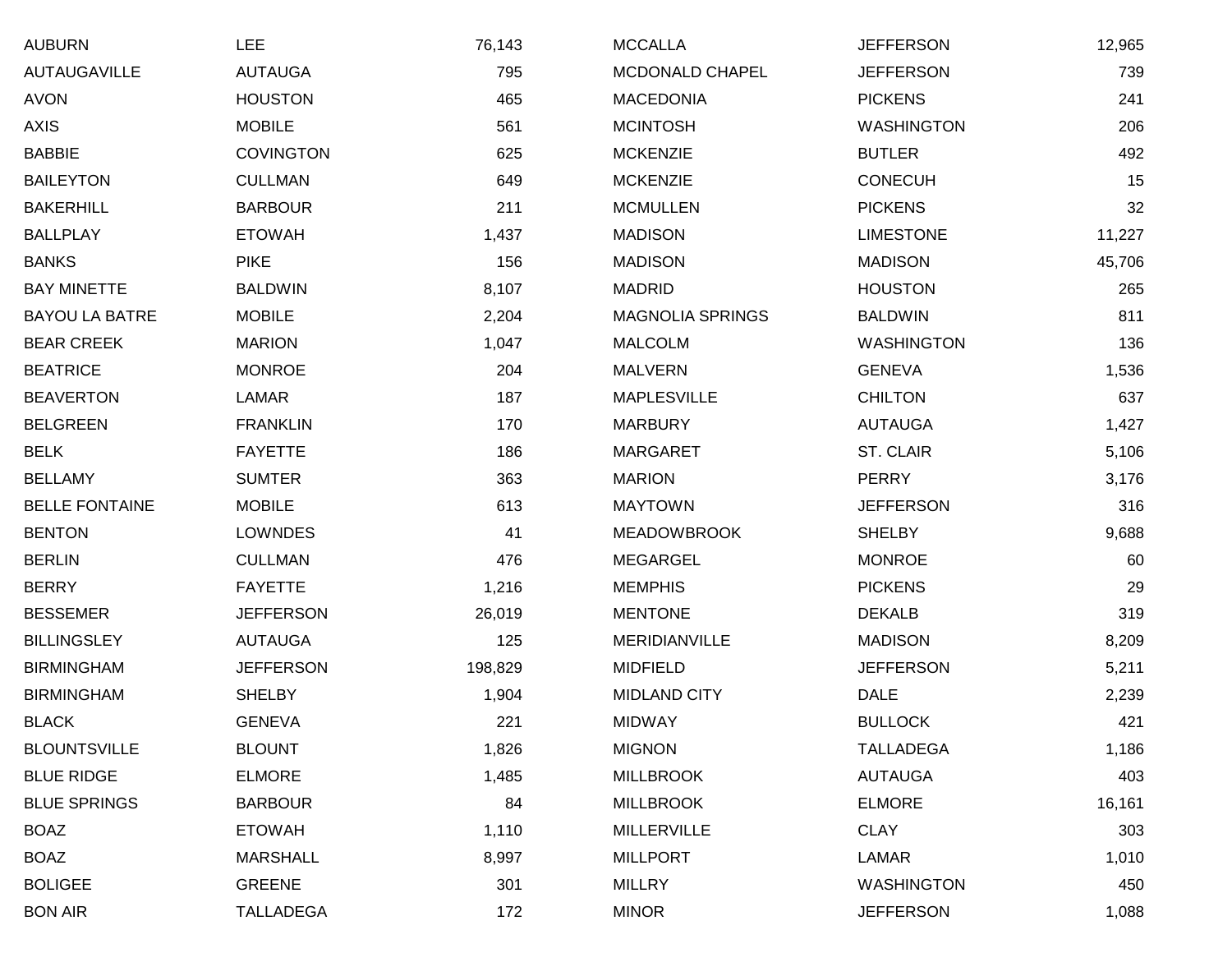| <b>BON SECOUR</b>     | <b>BALDWIN</b>    | 1,754  | <b>MOBILE</b>              | <b>MOBILE</b>     | 187,041     |
|-----------------------|-------------------|--------|----------------------------|-------------------|-------------|
| <b>BOYKIN</b>         | <b>WILCOX</b>     | 208    | <b>MONROEVILLE</b>         | <b>MONROE</b>     | 5,951       |
| <b>BRANTLEY</b>       | <b>CRENSHAW</b>   | 825    | <b>MONTEVALLO</b>          | <b>SHELBY</b>     | 7,229       |
| <b>BRANTLEYVILLE</b>  | <b>SHELBY</b>     | 931    | <b>MONTGOMERY</b>          | <b>MONTGOMERY</b> | 200,603     |
| <b>BRENT</b>          | <b>BIBB</b>       | 2,972  | <b>MOODY</b>               | ST. CLAIR         | 13,170      |
| <b>BREWTON</b>        | <b>ESCAMBIA</b>   | 5,276  | <b>MOORES MILL</b>         | <b>MADISON</b>    | 6,729       |
| <b>BRIDGEPORT</b>     | <b>JACKSON</b>    | 2,264  | <b>MOORESVILLE</b>         | <b>LIMESTONE</b>  | 47          |
| <b>BRIGHTON</b>       | <b>JEFFERSON</b>  | 2,337  | <b>MORRIS</b>              | <b>JEFFERSON</b>  | 2,259       |
| <b>BRILLIANT</b>      | <b>MARION</b>     | 845    | <b>MORRISON CROSSROADS</b> | <b>RANDOLPH</b>   | 221         |
| <b>BRISTOW COVE</b>   | <b>ETOWAH</b>     | 624    | <b>MOSSES</b>              | <b>LOWNDES</b>    | 834         |
| <b>BROOK HIGHLAND</b> | <b>SHELBY</b>     | 7,406  | <b>MOULTON</b>             | LAWRENCE          | 3,398       |
| <b>BROOKSIDE</b>      | <b>JEFFERSON</b>  | 1,253  | <b>MOUNDVILLE</b>          | <b>HALE</b>       | 1,778       |
| <b>BROOKWOOD</b>      | <b>TUSCALOOSA</b> | 2,504  | <b>MOUNDVILLE</b>          | <b>TUSCALOOSA</b> | 1,246       |
| <b>BROOMTOWN</b>      | <b>CHEROKEE</b>   | 160    | <b>MOUNTAIN BROOK</b>      | <b>JEFFERSON</b>  | 22,461      |
| <b>BRUNDIDGE</b>      | <b>PIKE</b>       | 2,073  | <b>MOUNT OLIVE</b>         | <b>COOSA</b>      | 311         |
| <b>BUCKS</b>          | <b>MOBILE</b>     | 22     | <b>MOUNT OLIVE</b>         | <b>JEFFERSON</b>  | 4,427       |
| <b>BUTLER</b>         | <b>CHOCTAW</b>    | 1,871  | <b>MOUNT VERNON</b>        | <b>MOBILE</b>     | 1,354       |
| <b>CALERA</b>         | <b>CHILTON</b>    | 86     | <b>MOVICO</b>              | <b>MOBILE</b>     | 291         |
| <b>CALERA</b>         | <b>SHELBY</b>     | 16,408 | <b>MULGA</b>               | <b>JEFFERSON</b>  | 784         |
| <b>CALVERT</b>        | <b>MOBILE</b>     | 102    | <b>MUNFORD</b>             | <b>TALLADEGA</b>  | 1,351       |
| <b>CALVERT</b>        | <b>WASHINGTON</b> | 153    | MUSCLE SHOALS              | <b>COLBERT</b>    | 16,275      |
| CAMDEN                | <b>WILCOX</b>     | 1,927  | <b>MYRTLEWOOD</b>          | <b>MARENGO</b>    | 70          |
| <b>CAMP HILL</b>      | <b>TALLAPOOSA</b> | 1,006  | <b>NANAFALIA</b>           | <b>MARENGO</b>    | 75          |
| <b>CARBON HILL</b>    | <b>WALKER</b>     | 1,769  | <b>NANCES CREEK</b>        | CALHOUN           | 399         |
| <b>CARDIFF</b>        | <b>JEFFERSON</b>  | 52     | <b>NAPIER FIELD</b>        | <b>DALE</b>       | 409         |
| CARLISLE-ROCKLEDGE    | <b>ETOWAH</b>     | 2,167  | <b>NATURAL BRIDGE</b>      | <b>WINSTON</b>    | 32          |
| <b>CARLTON</b>        | <b>CLARKE</b>     | 46     | <b>NAUVOO</b>              | <b>WALKER</b>     | 185         |
| <b>CAROLINA</b>       | <b>COVINGTON</b>  | 286    | <b>NAUVOO</b>              | <b>WINSTON</b>    | $\mathbf 0$ |
| CARROLLTON            | <b>PICKENS</b>    | 1,023  | <b>NECTAR</b>              | <b>BLOUNT</b>     | 379         |
| <b>CASTLEBERRY</b>    | <b>CONECUH</b>    | 486    | NEEDHAM                    | <b>CHOCTAW</b>    | 73          |
| <b>CATHERINE</b>      | <b>WILCOX</b>     | 65     | <b>NEWBERN</b>             | <b>HALE</b>       | 133         |
| <b>CEDAR BLUFF</b>    | <b>CHEROKEE</b>   | 1,845  | <b>NEW BROCKTON</b>        | <b>COFFEE</b>     | 1,428       |
| <b>CENTER POINT</b>   | <b>JEFFERSON</b>  | 16,406 | NEW HOPE                   | <b>MADISON</b>    | 2,889       |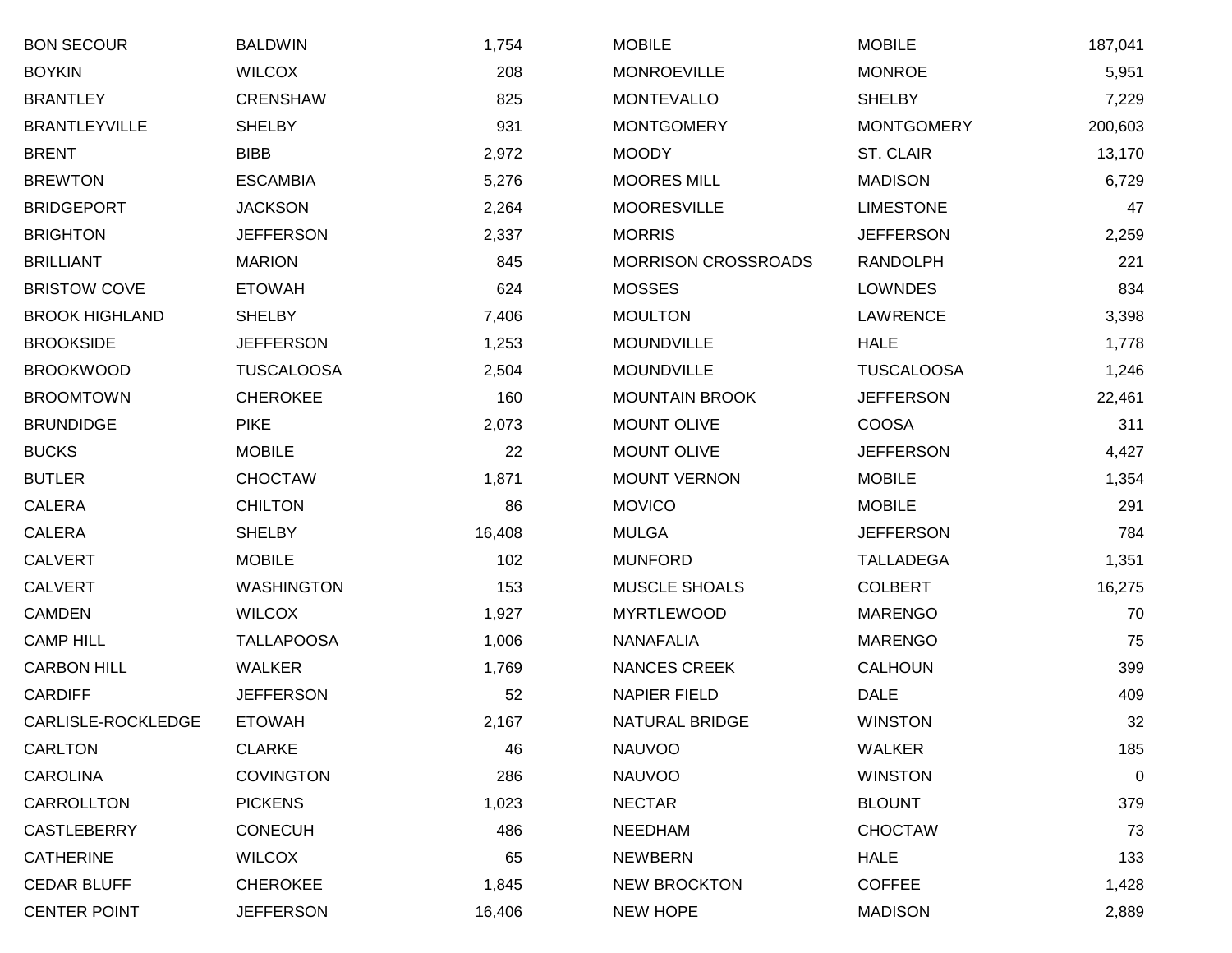| <b>CENTRE</b>         | <b>CHEROKEE</b>   | 3,587  | <b>NEW MARKET</b>        | <b>MADISON</b>    | 1,543  |
|-----------------------|-------------------|--------|--------------------------|-------------------|--------|
| <b>CENTREVILLE</b>    | <b>BIBB</b>       | 2,800  | <b>NEW SITE</b>          | <b>TALLAPOOSA</b> | 773    |
| <b>CHATOM</b>         | <b>WASHINGTON</b> | 1,104  | <b>NEWTON</b>            | <b>DALE</b>       | 1,607  |
| <b>CHELSEA</b>        | <b>SHELBY</b>     | 14,982 | <b>NEW UNION</b>         | <b>ETOWAH</b>     | 1,019  |
| <b>CHEROKEE</b>       | <b>COLBERT</b>    | 970    | <b>NEWVILLE</b>          | <b>HENRY</b>      | 544    |
| <b>CHICKASAW</b>      | <b>MOBILE</b>     | 6,457  | <b>NIXBURG</b>           | <b>COOSA</b>      | 329    |
| <b>CHILDERSBURG</b>   | <b>TALLADEGA</b>  | 4,754  | NORTH COURTLAND          | <b>LAWRENCE</b>   | 483    |
| <b>CHOCCOLOCCO</b>    | <b>CALHOUN</b>    | 2,838  | NORTH JOHNS              | <b>JEFFERSON</b>  | 127    |
| <b>CHUNCHULA</b>      | <b>MOBILE</b>     | 195    | <b>NORTHPORT</b>         | <b>TUSCALOOSA</b> | 31,125 |
| <b>CITRONELLE</b>     | <b>MOBILE</b>     | 3,946  | <b>NOTASULGA</b>         | <b>LEE</b>        | 48     |
| <b>CLANTON</b>        | <b>CHILTON</b>    | 8,768  | <b>NOTASULGA</b>         | <b>MACON</b>      | 866    |
| <b>CLAY</b>           | <b>JEFFERSON</b>  | 10,291 | OAK GROVE                | <b>TALLADEGA</b>  | 564    |
| <b>CLAYHATCHEE</b>    | <b>DALE</b>       | 466    | <b>OAK HILL</b>          | <b>WILCOX</b>     | 14     |
| <b>CLAYTON</b>        | <b>BARBOUR</b>    | 2,265  | <b>OAKMAN</b>            | <b>WALKER</b>     | 771    |
| <b>CLEVELAND</b>      | <b>BLOUNT</b>     | 1,245  | <b>ODENVILLE</b>         | ST. CLAIR         | 4,969  |
| <b>CLIO</b>           | <b>BARBOUR</b>    | 1,220  | <b>OHATCHEE</b>          | <b>CALHOUN</b>    | 1,157  |
| <b>COALING</b>        | <b>TUSCALOOSA</b> | 2,035  | <b>ONEONTA</b>           | <b>BLOUNT</b>     | 6,938  |
| <b>COATS BEND</b>     | <b>ETOWAH</b>     | 1,318  | <b>ONYCHA</b>            | <b>COVINGTON</b>  | 167    |
| <b>COFFEE SPRINGS</b> | <b>GENEVA</b>     | 206    | <b>OPELIKA</b>           | <b>LEE</b>        | 30,995 |
| <b>COFFEEVILLE</b>    | <b>CLARKE</b>     | 263    | <b>OPP</b>               | <b>COVINGTON</b>  | 6,771  |
| <b>COKER</b>          | <b>TUSCALOOSA</b> | 904    | <b>ORANGE BEACH</b>      | <b>BALDWIN</b>    | 8,095  |
| <b>COLLINSVILLE</b>   | <b>CHEROKEE</b>   | 13     | <b>ORRVILLE</b>          | <b>DALLAS</b>     | 150    |
| <b>COLLINSVILLE</b>   | <b>DEKALB</b>     | 2,046  | <b>OUR TOWN</b>          | <b>TALLAPOOSA</b> | 605    |
| <b>COLONY</b>         | <b>CULLMAN</b>    | 264    | <b>OWENS CROSS ROADS</b> | <b>MADISON</b>    | 2,594  |
| <b>COLUMBIA</b>       | <b>HOUSTON</b>    | 690    | <b>OXFORD</b>            | <b>CALHOUN</b>    | 17,553 |
| COLUMBIANA            | <b>SHELBY</b>     | 4,462  | <b>OXFORD</b>            | <b>TALLADEGA</b>  | 4,516  |
| CONCORD               | <b>JEFFERSON</b>  | 1,690  | <b>OZARK</b>             | <b>DALE</b>       | 14,368 |
| COOSADA               | <b>ELMORE</b>     | 1,217  | PAINT ROCK               | <b>JACKSON</b>    | 182    |
| <b>CORDOVA</b>        | WALKER            | 1,728  | <b>PANOLA</b>            | <b>SUMTER</b>     | 71     |
| COTTONDALE            | <b>TUSCALOOSA</b> | 3,130  | <b>PARRISH</b>           | <b>WALKER</b>     | 982    |
| <b>COTTONWOOD</b>     | <b>HOUSTON</b>    | 1,048  | PEA RIDGE                | <b>SHELBY</b>     | 841    |
| <b>COUNTY LINE</b>    | <b>BLOUNT</b>     | 217    | PELHAM                   | <b>SHELBY</b>     | 24,318 |
| <b>COUNTY LINE</b>    | <b>JEFFERSON</b>  | 94     | PELL CITY                | ST. CLAIR         | 12,939 |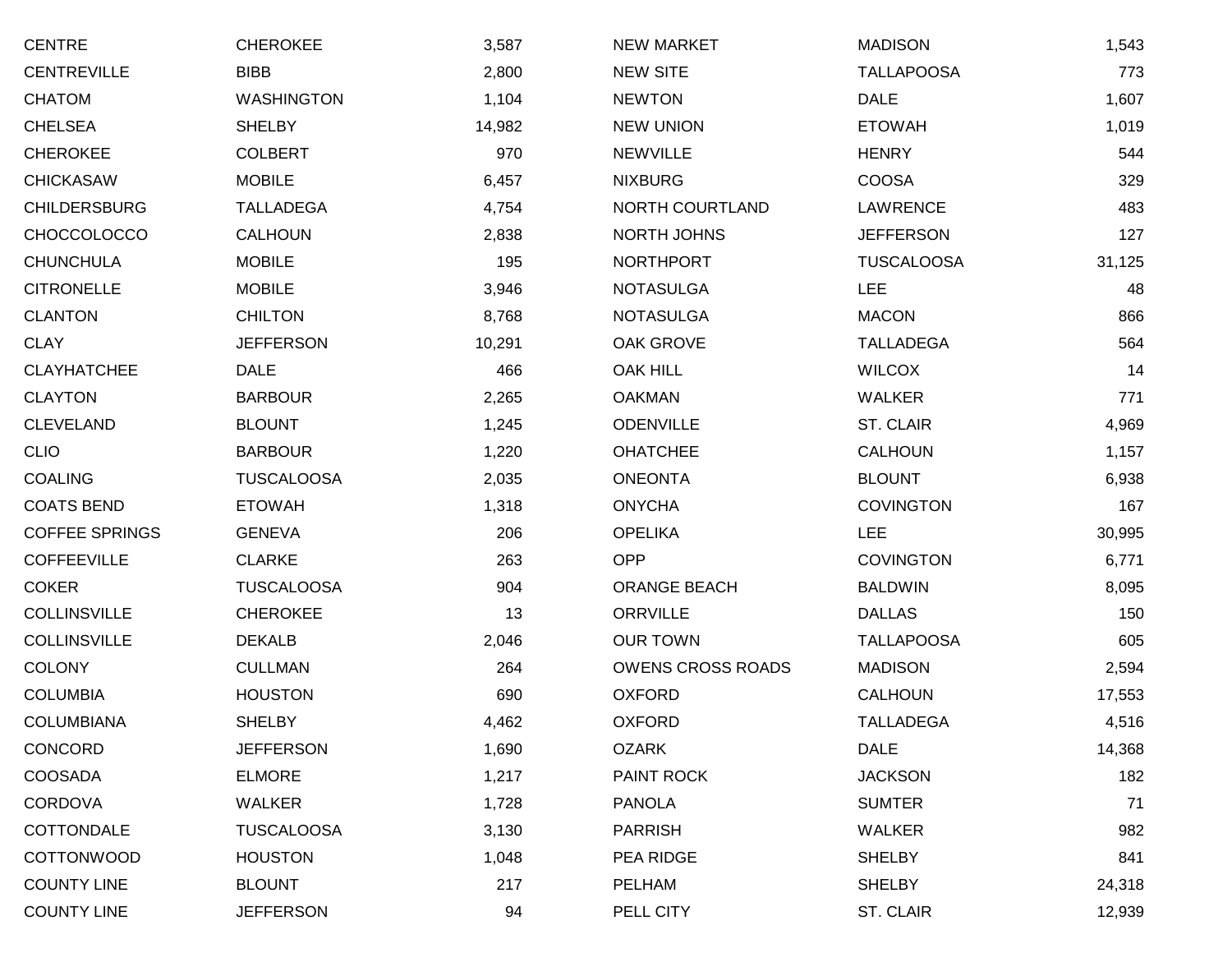| <b>COURTLAND</b>      | LAWRENCE          | 583    | <b>PENNINGTON</b>   | CHOCTAW           | 329    |
|-----------------------|-------------------|--------|---------------------|-------------------|--------|
| <b>COWARTS</b>        | <b>HOUSTON</b>    | 1,930  | <b>PENTON</b>       | <b>CHAMBERS</b>   | 163    |
| CREOLA                | <b>MOBILE</b>     | 1,936  | <b>PERDIDO</b>      | <b>BALDWIN</b>    | 730    |
| <b>CROSSVILLE</b>     | <b>DEKALB</b>     | 1,830  | PERDIDO BEACH       | <b>BALDWIN</b>    | 555    |
| <b>CUBA</b>           | <b>SUMTER</b>     | 306    | <b>PETERMAN</b>     | <b>MONROE</b>     | 87     |
| <b>CULLMAN</b>        | <b>CULLMAN</b>    | 18,213 | <b>PETREY</b>       | <b>CRENSHAW</b>   | 67     |
| <b>CULLOMBURG</b>     | <b>CHOCTAW</b>    | 105    | PHENIX CITY         | LEE               | 6,776  |
| <b>CULLOMBURG</b>     | <b>WASHINGTON</b> | 21     | PHENIX CITY         | <b>RUSSELL</b>    | 32,040 |
| <b>CUSSETA</b>        | <b>CHAMBERS</b>   | 152    | PHIL CAMPBELL       | <b>FRANKLIN</b>   | 992    |
| <b>DADEVILLE</b>      | <b>TALLAPOOSA</b> | 3,084  | <b>PICKENSVILLE</b> | <b>PICKENS</b>    | 557    |
| <b>DALEVILLE</b>      | <b>DALE</b>       | 4,866  | <b>PIEDMONT</b>     | <b>CALHOUN</b>    | 4,787  |
| <b>DAPHNE</b>         | <b>BALDWIN</b>    | 27,462 | <b>PIEDMONT</b>     | <b>CHEROKEE</b>   | 0      |
| <b>DAUPHIN ISLAND</b> | <b>MOBILE</b>     | 1,778  | PIKE ROAD           | <b>MONTGOMERY</b> | 9,439  |
| <b>DAVISTON</b>       | <b>TALLAPOOSA</b> | 174    | <b>PINCKARD</b>     | DALE              | 582    |
| <b>DAYTON</b>         | <b>MARENGO</b>    | 28     | PINE APPLE          | <b>WILCOX</b>     | 143    |
| <b>DEATSVILLE</b>     | <b>ELMORE</b>     | 1,679  | PINE HILL           | <b>WILCOX</b>     | 758    |
| <b>DECATUR</b>        | <b>LIMESTONE</b>  | 58     | PINE LEVEL          | <b>AUTAUGA</b>    | 4,885  |
| <b>DECATUR</b>        | <b>MORGAN</b>     | 57,880 | PINE RIDGE          | <b>DEKALB</b>     | 263    |
| <b>DEER PARK</b>      | <b>WASHINGTON</b> | 141    | <b>PINSON</b>       | <b>JEFFERSON</b>  | 7,215  |
| <b>DELTA</b>          | <b>CLAY</b>       | 260    | <b>PISGAH</b>       | <b>JACKSON</b>    | 681    |
| <b>DEMOPOLIS</b>      | <b>MARENGO</b>    | 7,162  | PLEASANT GROVE      | <b>JEFFERSON</b>  | 9,544  |
| <b>DETROIT</b>        | LAMAR             | 230    | PLEASANT GROVES     | <b>JACKSON</b>    | 426    |
| <b>DODGE CITY</b>     | <b>CULLMAN</b>    | 548    | POINT CLEAR         | <b>BALDWIN</b>    | 2,076  |
| <b>DORA</b>           | WALKER            | 2,297  | <b>POLLARD</b>      | <b>ESCAMBIA</b>   | 128    |
| <b>DOTHAN</b>         | <b>DALE</b>       | 1,530  | <b>POWELL</b>       | <b>DEKALB</b>     | 901    |
| <b>DOTHAN</b>         | <b>HENRY</b>      | 3      | <b>PRATTVILLE</b>   | <b>AUTAUGA</b>    | 35,898 |
| <b>DOTHAN</b>         | <b>HOUSTON</b>    | 69,539 | <b>PRATTVILLE</b>   | <b>ELMORE</b>     | 1,883  |
| <b>DOUBLE SPRINGS</b> | <b>WINSTON</b>    | 1,119  | <b>PRICEVILLE</b>   | <b>MORGAN</b>     | 3,512  |
| <b>DOUGLAS</b>        | <b>MARSHALL</b>   | 761    | <b>PRICHARD</b>     | <b>MOBILE</b>     | 19,322 |
| <b>DOZIER</b>         | <b>CRENSHAW</b>   | 285    | <b>PROVIDENCE</b>   | <b>MARENGO</b>    | 167    |
| <b>DUNNAVANT</b>      | <b>SHELBY</b>     | 936    | <b>PUTNAM</b>       | <b>MARENGO</b>    | 172    |
| <b>DUTTON</b>         | <b>JACKSON</b>    | 330    | RAGLAND             | ST. CLAIR         | 1,693  |
| <b>EAGLE POINT</b>    | <b>SHELBY</b>     | 2,903  | <b>RAINBOW CITY</b> | <b>ETOWAH</b>     | 10,191 |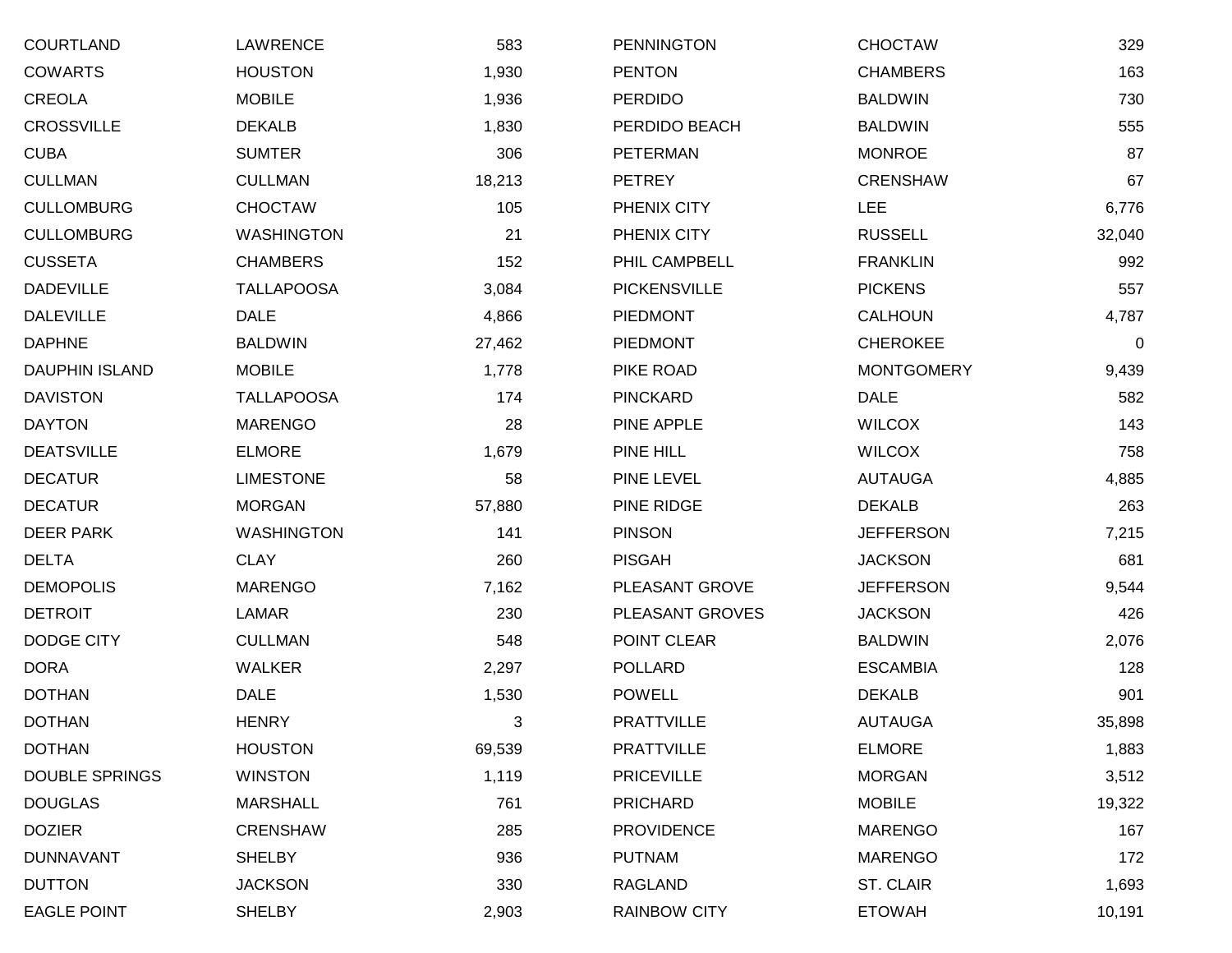| <b>EAST BREWTON</b>     | <b>ESCAMBIA</b>   | 2,293  | <b>RAINSVILLE</b>   | <b>DEKALB</b>     | 5,505  |
|-------------------------|-------------------|--------|---------------------|-------------------|--------|
| <b>EAST POINT</b>       | <b>CULLMAN</b>    | 172    | <b>RANBURNE</b>     | <b>CLEBURNE</b>   | 422    |
| <b>ECLECTIC</b>         | <b>ELMORE</b>     | 1,193  | <b>RAY</b>          | <b>COOSA</b>      | 326    |
| <b>EDGEWATER</b>        | <b>JEFFERSON</b>  | 746    | <b>RED BAY</b>      | <b>FRANKLIN</b>   | 3,232  |
| <b>EDWARDSVILLE</b>     | <b>CLEBURNE</b>   | 206    | <b>RELAND</b>       | <b>ELMORE</b>     | 5,106  |
| <b>EGYPT</b>            | <b>ETOWAH</b>     | 845    | <b>RED LEVEL</b>    | <b>COVINGTON</b>  | 432    |
| <b>ELBA</b>             | <b>COFFEE</b>     | 3,508  | REDSTONE ARSENAL    | <b>MADISON</b>    | 837    |
| <b>ELBERTA</b>          | <b>BALDWIN</b>    | 1,974  | <b>REECE CITY</b>   | <b>ETOWAH</b>     | 615    |
| <b>ELDRIDGE</b>         | <b>WALKER</b>     | 136    | <b>REELTOWN</b>     | <b>TALLAPOOSA</b> | 794    |
| <b>ELKMONT</b>          | <b>LIMESTONE</b>  | 411    | <b>REFORM</b>       | <b>PICKENS</b>    | 1,520  |
| <b>ELMORE</b>           | <b>ELMORE</b>     | 1,280  | <b>REHOBETH</b>     | <b>HOUSTON</b>    | 1,791  |
| <b>EMELLE</b>           | <b>SUMTER</b>     | 32     | <b>REMLAP</b>       | <b>BLOUNT</b>     | 2,624  |
| <b>EMERALD MOUNTAIN</b> | <b>ELMORE</b>     | 3,310  | <b>REPTON</b>       | <b>CONECUH</b>    | 235    |
| <b>ENTERPRISE</b>       | <b>COFFEE</b>     | 28,094 | <b>RIDGEVILLE</b>   | <b>ETOWAH</b>     | 83     |
| <b>ENTERPRISE</b>       | <b>DALE</b>       | 617    | <b>RIVER FALLS</b>  | <b>COVINGTON</b>  | 479    |
| <b>EPES</b>             | <b>SUMTER</b>     | 272    | <b>RIVERSIDE</b>    | ST. CLAIR         | 2,227  |
| <b>EQUALITY</b>         | <b>COOSA</b>      | 150    | <b>RIVERVIEW</b>    | <b>ESCAMBIA</b>   | 163    |
| <b>ETHELSVILLE</b>      | <b>PICKENS</b>    | 49     | <b>ROANOKE</b>      | <b>RANDOLPH</b>   | 5,311  |
| <b>EUFAULA</b>          | <b>BARBOUR</b>    | 12,882 | <b>ROBERTSDALE</b>  | <b>BALDWIN</b>    | 6,708  |
| <b>EUNOLA</b>           | <b>GENEVA</b>     | 284    | <b>ROCK CREEK</b>   | <b>JEFFERSON</b>  | 1,471  |
| <b>EUTAW</b>            | <b>GREENE</b>     | 2,937  | <b>ROCKFORD</b>     | <b>COOSA</b>      | 349    |
| <b>EVA</b>              | <b>MORGAN</b>     | 589    | <b>ROCK MILLS</b>   | <b>RANDOLPH</b>   | 603    |
| <b>EVERGEEN</b>         | <b>CONECUH</b>    | 3,520  | <b>ROCKVILLE</b>    | <b>CLARKE</b>     | 47     |
| <b>EXCEL</b>            | <b>MONROE</b>     | 557    | <b>ROGERSVILLE</b>  | LAUDERDALE        | 1,286  |
| <b>FAIRFIELD</b>        | <b>JEFFERSON</b>  | 10,000 | <b>ROSA</b>         | <b>BLOUNT</b>     | 376    |
| <b>FAIRFORD</b>         | <b>WASHINGTON</b> | 161    | <b>RUSSELLVILLE</b> | <b>FRANKLIN</b>   | 10,855 |
| <b>FAIRHOPE</b>         | <b>BALDWIN</b>    | 22,477 | <b>RUTLEDGE</b>     | <b>CRENSHAW</b>   | 351    |
| <b>FAIRVIEW</b>         | <b>CULLMAN</b>    | 543    | ST. FLORIAN         | LAUDERDALE        | 584    |
| <b>FALKVILLE</b>        | <b>MORGAN</b>     | 1,197  | ST. STEPHENS        | <b>WASHINGTON</b> | 415    |
| <b>FAUNSDALE</b>        | <b>MARENGO</b>    | 90     | <b>SAKS</b>         | <b>CALHOUN</b>    | 9,956  |
| <b>FAYETTE</b>          | <b>FAYETTE</b>    | 4,285  | SAMSON              | <b>GENEVA</b>     | 1,874  |
| <b>FAYETTEVILLE</b>     | <b>TALLADEGA</b>  | 1,422  | <b>SAND ROCK</b>    | <b>CHEROKEE</b>   | 565    |
| <b>FITZPATRICK</b>      | <b>BULLOCK</b>    | 79     | SAND ROCK           | <b>DEKALB</b>     | 26     |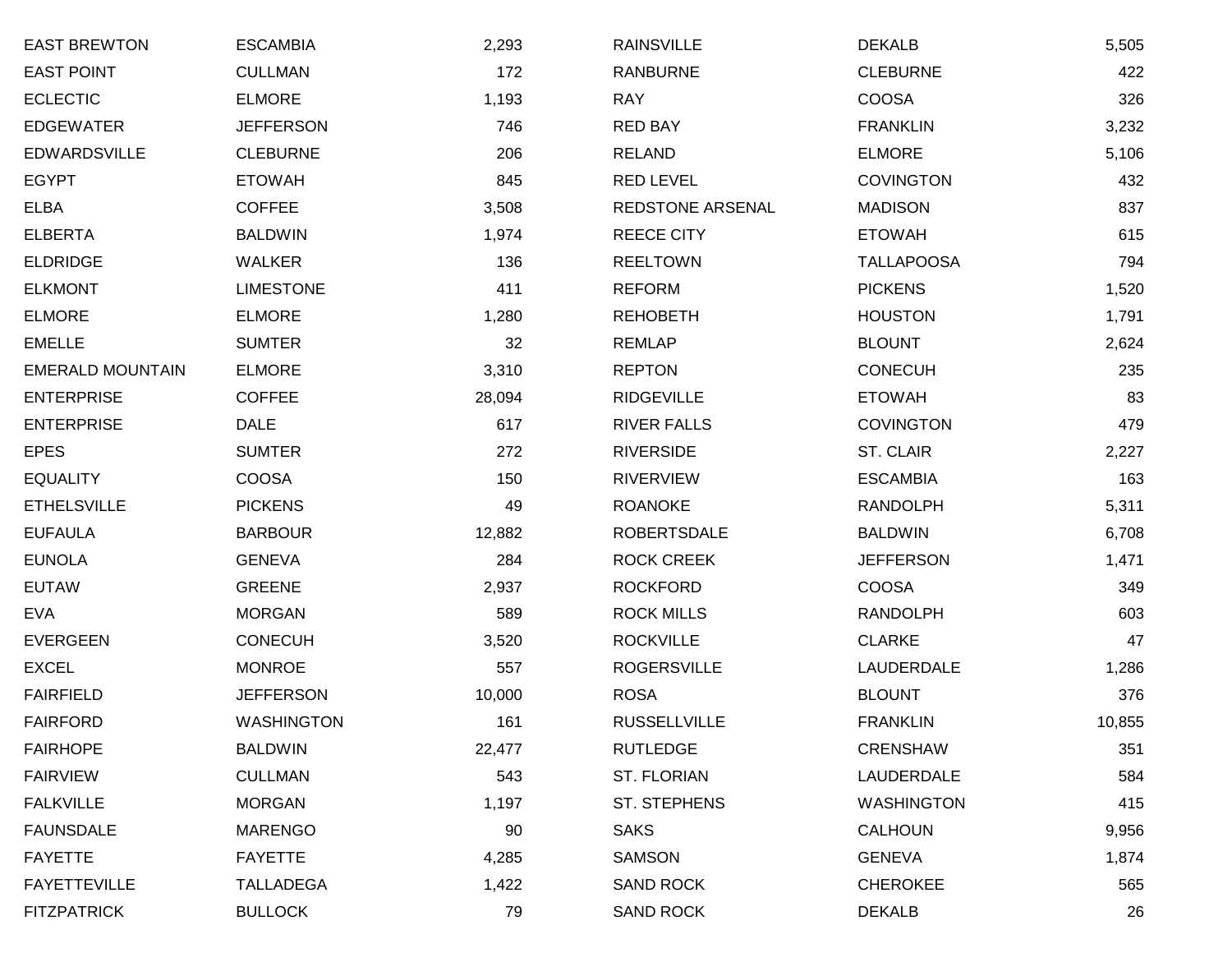| <b>FIVE POINTS</b>  | <b>CHAMBERS</b>   | 114    | <b>SANFORD</b>        | <b>COVINGTON</b>  | 257    |
|---------------------|-------------------|--------|-----------------------|-------------------|--------|
| <b>FLOMATON</b>     | <b>ESCAMBIA</b>   | 1,466  | SARALAND              | <b>MOBILE</b>     | 16,171 |
| <b>FLORALA</b>      | <b>COVINGTON</b>  | 1,923  | <b>SARDIS CITY</b>    | <b>ETOWAH</b>     | 1,810  |
| <b>FLORENCE</b>     | LAUDERDALE        | 40,184 | <b>SARDIS CITY</b>    | <b>MARSHALL</b>   | 4      |
| <b>FOLEY</b>        | <b>BALDWIN</b>    | 20,335 | <b>SATSUMA</b>        | <b>MOBILE</b>     | 6,749  |
| <b>FORESTDALE</b>   | <b>JEFFERSON</b>  | 10,409 | <b>SCOTTSBORO</b>     | <b>JACKSON</b>    | 15,578 |
| <b>FORKLAND</b>     | <b>GREENE</b>     | 445    | <b>SECTION</b>        | <b>JACKSON</b>    | 756    |
| <b>FORT DEPOSIT</b> | <b>LOWNDES</b>    | 1,225  | <b>SELMA</b>          | <b>DALLAS</b>     | 17,971 |
| <b>FORT PAYNE</b>   | <b>DEKALB</b>     | 14,877 | SELMONT-WEST SELMONT  | <b>DALLAS</b>     | 2,158  |
| <b>FORT RUCKER</b>  | <b>DALE</b>       | 4,464  | <b>SEMMES</b>         | <b>MOBILE</b>     | 4,941  |
| <b>FRANKLIN</b>     | <b>MACON</b>      | 590    | <b>SHEFFIELD</b>      | <b>COLBERT</b>    | 9,403  |
| <b>FREDONIA</b>     | <b>CHAMBERS</b>   | 198    | <b>SHELBY</b>         | <b>SHELBY</b>     | 940    |
| <b>FRISCO CITY</b>  | <b>MONROE</b>     | 1,170  | <b>SHILOH</b>         | <b>DEKALB</b>     | 321    |
| <b>FRUITDALE</b>    | <b>WASHINGTON</b> | 175    | <b>SHOAL CREEK</b>    | <b>SHELBY</b>     | 1,668  |
| <b>FRUITHURST</b>   | <b>CLEBURNE</b>   | 235    | <b>SHORTER</b>        | <b>MACON</b>      | 385    |
| <b>FULTON</b>       | <b>CLARKE</b>     | 223    | <b>SILAS</b>          | <b>CHOCTAW</b>    | 377    |
| <b>FULTONDALE</b>   | <b>JEFFERSON</b>  | 9,876  | <b>SILVERHILL</b>     | <b>BALDWIN</b>    | 768    |
| <b>FYFFE</b>        | <b>DEKALB</b>     | 967    | <b>SIMS CHAPEL</b>    | <b>WASHINGTON</b> | 145    |
| GADSDEN             | <b>ETOWAH</b>     | 33,945 | <b>SIPSEY</b>         | WALKER            | 363    |
| <b>GAINESVILLE</b>  | <b>SUMTER</b>     | 172    | <b>SKYLINE</b>        | <b>JACKSON</b>    | 834    |
| <b>GALLANT</b>      | <b>ETOWAH</b>     | 869    | <b>SLOCOMB</b>        | <b>GENEVA</b>     | 2,082  |
| <b>GANTT</b>        | <b>COVINGTON</b>  | 196    | <b>SMITHS STATION</b> | <b>LEE</b>        | 5,384  |
| <b>GARDEN CITY</b>  | <b>BLOUNT</b>     | 0      | <b>SMOKE RISE</b>     | <b>BLOUNT</b>     | 1,661  |
| <b>GARDEN CITY</b>  | <b>CULLMAN</b>    | 528    | <b>SNEAD</b>          | <b>BLOUNT</b>     | 1,032  |
| <b>GARDENDALE</b>   | <b>JEFFERSON</b>  | 16,044 | <b>SOMERVILLE</b>     | <b>MORGAN</b>     | 796    |
| <b>GAYLESVILLE</b>  | <b>CHEROKEE</b>   | 170    | <b>SOUTHSIDE</b>      | <b>CALHOUN</b>    | 183    |
| <b>GEIGER</b>       | <b>SUMTER</b>     | 155    | <b>SOUTHSIDE</b>      | <b>ETOWAH</b>     | 9,243  |
| <b>GENEVA</b>       | <b>GENEVA</b>     | 4,245  | SOUTH VINEMONT        | <b>CULLMAN</b>    | 558    |
| <b>GEORGIANA</b>    | <b>BUTLER</b>     | 1,324  | <b>SPANISH FORT</b>   | <b>BALDWIN</b>    | 10,049 |
| <b>GERALDINE</b>    | <b>DEKALB</b>     | 910    | <b>SPRING GARDEN</b>  | <b>CHEROKEE</b>   | 216    |
| <b>GILBERTOWN</b>   | <b>CHOCTAW</b>    | 739    | <b>SPRINGVILLE</b>    | ST. CLAIR         | 4,786  |
| <b>GLEN ALLEN</b>   | <b>FAYETTE</b>    | 379    | <b>SPRUCE PINE</b>    | <b>FRANKLIN</b>   | 215    |
| <b>GLEN ALLEN</b>   | <b>MARION</b>     | 54     | <b>STANDING ROCK</b>  | <b>CHAMBERS</b>   | 132    |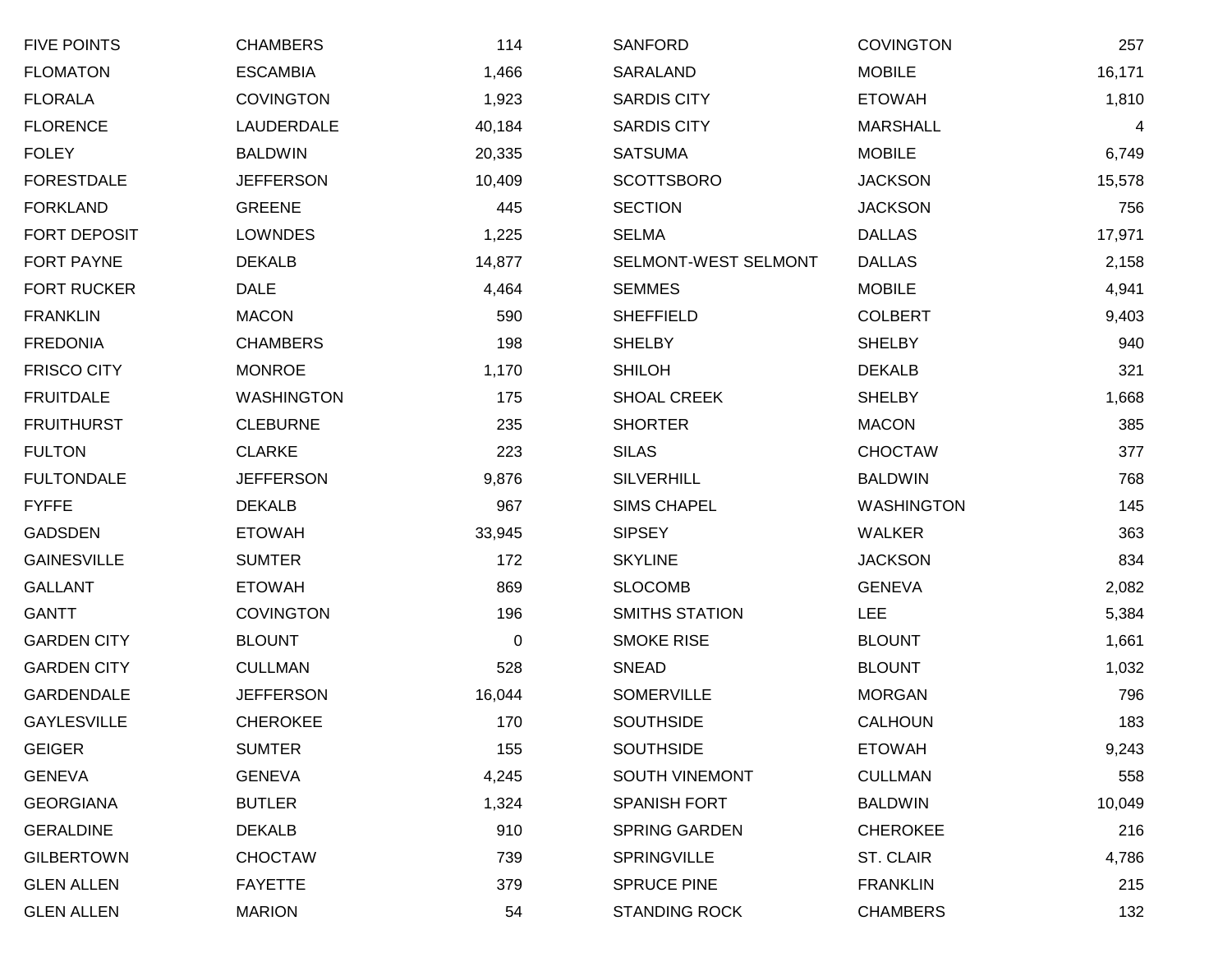| <b>GLENCOE</b>        | <b>CALHOUN</b>    | 18     | <b>STAPLETON</b>         | <b>BALDWIN</b>    | 2,213  |
|-----------------------|-------------------|--------|--------------------------|-------------------|--------|
| <b>GLENCOE</b>        | <b>ETOWAH</b>     | 5,354  | <b>STEELE</b>            | ST. CLAIR         | 992    |
| <b>GLENWOOD</b>       | <b>CRENSHAW</b>   | 152    | <b>STERRETT</b>          | <b>SHELBY</b>     | 706    |
| <b>GOLDVILLE</b>      | <b>TALLAPOOSA</b> | 52     | <b>STEVENSON</b>         | <b>JACKSON</b>    | 1,955  |
| GOOD HOPE             | <b>CULLMAN</b>    | 2,483  | <b>STEWARTVILLE</b>      | <b>COOSA</b>      | 1,662  |
| <b>GOODWATER</b>      | <b>COOSA</b>      | 1,291  | <b>STOCKTON</b>          | <b>BALDWIN</b>    | 557    |
| GORDO                 | <b>PICKENS</b>    | 1,628  | <b>SULLIGENT</b>         | LAMAR             | 1,879  |
| <b>GORDON</b>         | <b>HOUSTON</b>    | 294    | <b>SUMITON</b>           | <b>JEFFERSON</b>  | 22     |
| <b>GORDONVILLE</b>    | <b>LOWNDES</b>    | 245    | <b>SUMITON</b>           | <b>WALKER</b>     | 2,422  |
| <b>GOSHEN</b>         | <b>PIKE</b>       | 269    | <b>SUMMERDALE</b>        | <b>BALDWIN</b>    | 1,468  |
| <b>GRAHAM</b>         | <b>RANDOLPH</b>   | 196    | <b>SUSAN MOORE</b>       | <b>BLOUNT</b>     | 787    |
| <b>GRAND BAY</b>      | <b>MOBILE</b>     | 3,460  | <b>SWEET WATER</b>       | <b>MARENGO</b>    | 228    |
| <b>GRANT</b>          | <b>MARSHALL</b>   | 1,039  | <b>SYLACAUGA</b>         | <b>TALLADEGA</b>  | 12,578 |
| <b>GRAYSON VALLEY</b> | <b>JEFFERSON</b>  | 5,982  | <b>SYLVANIA</b>          | <b>DEKALB</b>     | 1,790  |
| <b>GRAYSVILLE</b>     | <b>JEFFERSON</b>  | 1,950  | <b>SYLVAN SPRINGS</b>    | <b>JEFFERSON</b>  | 1,653  |
| <b>GREENSBORO</b>     | <b>HALE</b>       | 2,218  | <b>TALLADEGA</b>         | <b>TALLADEGA</b>  | 15,861 |
| <b>GREENVILLE</b>     | <b>BUTLER</b>     | 7,374  | <b>TALLADEGA SPRINGS</b> | <b>TALLADEGA</b>  | 144    |
| <b>GRIMES</b>         | <b>DALE</b>       | 573    | <b>TALLASSEE</b>         | <b>ELMORE</b>     | 3,118  |
| <b>GROVE HILL</b>     | <b>CLARKE</b>     | 1,818  | <b>TALLASSEE</b>         | <b>TALLAPOOSA</b> | 1,645  |
| <b>GUIN</b>           | <b>MARION</b>     | 2,195  | <b>TARRANT</b>           | <b>JEFFERSON</b>  | 6,124  |
| <b>GULFCREST</b>      | <b>MOBILE</b>     | 142    | <b>TAYLOR</b>            | <b>GENEVA</b>     | 7      |
| <b>GULF SHORES</b>    | <b>BALDWIN</b>    | 15,014 | <b>TAYLOR</b>            | <b>HOUSTON</b>    | 2,255  |
| <b>GUNTERSVILLE</b>   | <b>MARSHALL</b>   | 8,553  | <b>THEODORE</b>          | <b>MOBILE</b>     | 6,270  |
| <b>GURLEY</b>         | <b>MADISON</b>    | 816    | <b>THOMASTON</b>         | <b>MARENGO</b>    | 326    |
| <b>GU-WIN</b>         | <b>FAYETTE</b>    | 0      | <b>THOMASVILLE</b>       | <b>CLARKE</b>     | 3,649  |
| <b>GU-WIN</b>         | <b>MARION</b>     | 141    | <b>THORSBY</b>           | <b>CHILTON</b>    | 2,064  |
| <b>HACKLEBURG</b>     | <b>MARION</b>     | 1,425  | <b>TIBBIE</b>            | <b>WASHINGTON</b> | 55     |
| <b>HACKNEYVILLE</b>   | <b>TALLAPOOSA</b> | 349    | <b>TIDMORE BEND</b>      | <b>ETOWAH</b>     | 1,119  |
| <b>HALEBURG</b>       | <b>HENRY</b>      | 112    | <b>TILLMANS CORNER</b>   | <b>MOBILE</b>     | 17,731 |
| <b>HALEYVILLE</b>     | <b>MARION</b>     | 57     | <b>TOWN CREEK</b>        | <b>LAWRENCE</b>   | 1,052  |
| <b>HALEYVILLE</b>     | <b>WINSTON</b>    | 4,304  | <b>TOXEY</b>             | <b>CHOCTAW</b>    | 145    |
| <b>HAMILTON</b>       | <b>MARION</b>     | 7,042  | <b>TRAFFORD</b>          | <b>BLOUNT</b>     | 0      |
| <b>HAMMONDVILLE</b>   | <b>DEKALB</b>     | 425    | <b>TRAFFORD</b>          | <b>JEFFERSON</b>  | 613    |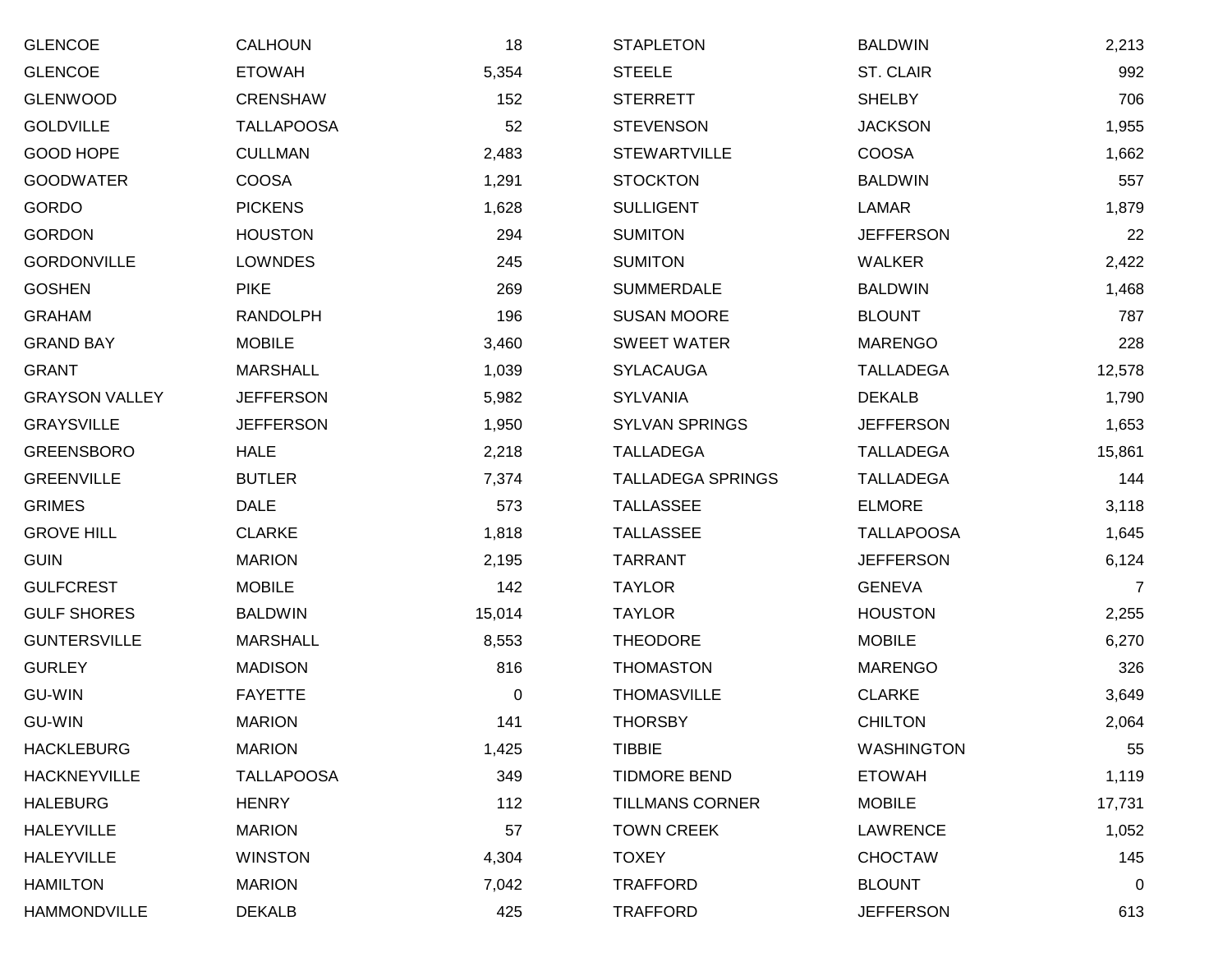| <b>HANCEVILLE</b>        | <b>CULLMAN</b>    | 3,217  | <b>TRIANA</b>         | <b>MADISON</b>    | 2,890          |
|--------------------------|-------------------|--------|-----------------------|-------------------|----------------|
| <b>HANOVER</b>           | <b>COOSA</b>      | 151    | <b>TRINITY</b>        | <b>LAWRENCE</b>   | $\overline{2}$ |
| <b>HARPERSVILLE</b>      | <b>SHELBY</b>     | 1,614  | <b>TRINITY</b>        | <b>MORGAN</b>     | 2,524          |
| <b>HARTFORD</b>          | <b>GENEVA</b>     | 2,651  | <b>TROY</b>           | <b>PIKE</b>       | 17,727         |
| <b>HARTSELLE</b>         | <b>MORGAN</b>     | 15,455 | <b>TRUSSVILLE</b>     | <b>JEFFERSON</b>  | 24,521         |
| <b>HARVEST</b>           | <b>MADISON</b>    | 5,893  | <b>TRUSSVILLE</b>     | ST. CLAIR         | 1,602          |
| <b>HATTON</b>            | LAWRENCE          | 244    | <b>TUSCALOOSA</b>     | <b>TUSCALOOSA</b> | 99,600         |
| <b>HAYDEN</b>            | <b>BLOUNT</b>     | 1,342  | <b>TUSCUMBIA</b>      | <b>COLBERT</b>    | 9,054          |
| <b>HAYNEVILLE</b>        | <b>LOWNDES</b>    | 830    | <b>TUSKEGEE</b>       | <b>MACON</b>      | 9,395          |
| <b>HAZEL GREEN</b>       | <b>MADISON</b>    | 4,105  | <b>TWIN</b>           | <b>MARION</b>     | 359            |
| <b>HEADLAND</b>          | <b>HENRY</b>      | 4,973  | UNDERWOOD-PETERSVILLE | LAUDERDALE        | 3,051          |
| <b>HEATH</b>             | <b>COVINGTON</b>  | 236    | <b>UNION</b>          | <b>GREENE</b>     | 180            |
| <b>HEFLIN</b>            | <b>CLEBURNE</b>   | 3,431  | <b>UNION GROVE</b>    | <b>MARSHALL</b>   | 67             |
| <b>HELENA</b>            | <b>JEFFERSON</b>  | 2,493  | <b>UNION SPRINGS</b>  | <b>BULLOCK</b>    | 3,358          |
| <b>HELENA</b>            | <b>SHELBY</b>     | 18,421 | <b>UNIONTOWN</b>      | <b>PERRY</b>      | 2,107          |
| <b>HENAGAR</b>           | <b>DEKALB</b>     | 2,292  | <b>URIAH</b>          | <b>MONROE</b>     | 263            |
| <b>HIGHLAND LAKE</b>     | <b>BLOUNT</b>     | 412    | VALLEY                | <b>CHAMBERS</b>   | 10,529         |
| <b>HIGHLAND LAKES</b>    | <b>SHELBY</b>     | 5,239  | <b>VALLEY GRANDE</b>  | <b>DALLAS</b>     | 4,190          |
| <b>HILLSBORO</b>         | <b>LAWRENCE</b>   | 407    | <b>VALLEY HEAD</b>    | <b>DEKALB</b>     | 577            |
| <b>HISSOP</b>            | <b>COOSA</b>      | 209    | <b>VANCE</b>          | <b>BIBB</b>       | 73             |
| <b>HOBSON</b>            | <b>WASHINGTON</b> | 100    | <b>VANCE</b>          | <b>TUSCALOOSA</b> | 2,019          |
| <b>HOBSON CITY</b>       | <b>CALHOUN</b>    | 759    | VANDIVER              | <b>SHELBY</b>     | 1,084          |
| <b>HODGES</b>            | <b>FRANKLIN</b>   | 265    | <b>VERNON</b>         | LAMAR             | 1,921          |
| <b>HOKES BLUFF</b>       | <b>ETOWAH</b>     | 4,446  | <b>VESTAVIA HILLS</b> | <b>JEFFERSON</b>  | 39,062         |
| <b>HOLLINS</b>           | <b>CLAY</b>       | 517    | <b>VESTAVIA HILLS</b> | <b>SHELBY</b>     | 40             |
| <b>HOLLIS CROSSROADS</b> | <b>CLEBURNE</b>   | 665    | <b>VINA</b>           | <b>FRANKLIN</b>   | 325            |
| <b>HOLLY POND</b>        | <b>CULLMAN</b>    | 851    | <b>VINCENT</b>        | ST. CLAIR         | 0              |
| <b>HOLLYWOOD</b>         | <b>JACKSON</b>    | 914    | <b>VINCENT</b>        | <b>SHELBY</b>     | 1,982          |
| <b>HOLT</b>              | <b>TUSCALOOSA</b> | 3,413  | <b>VINCENT</b>        | <b>TALLADEGA</b>  | 0              |
| <b>HOLTVILLE</b>         | <b>ELMORE</b>     | 4,940  | <b>VINEGAR BEND</b>   | <b>WASHINGTON</b> | 178            |
| <b>HOMEWOOD</b>          | <b>JEFFERSON</b>  | 26,414 | VREDENBURGH           | <b>MONROE</b>     | 222            |
| <b>HOOVER</b>            | <b>JEFFERSON</b>  | 65,961 | WADLEY                | <b>RANDOLPH</b>   | 659            |
| <b>HOOVER</b>            | <b>SHELBY</b>     | 26,645 | WALDO                 | <b>TALLADEGA</b>  | 258            |